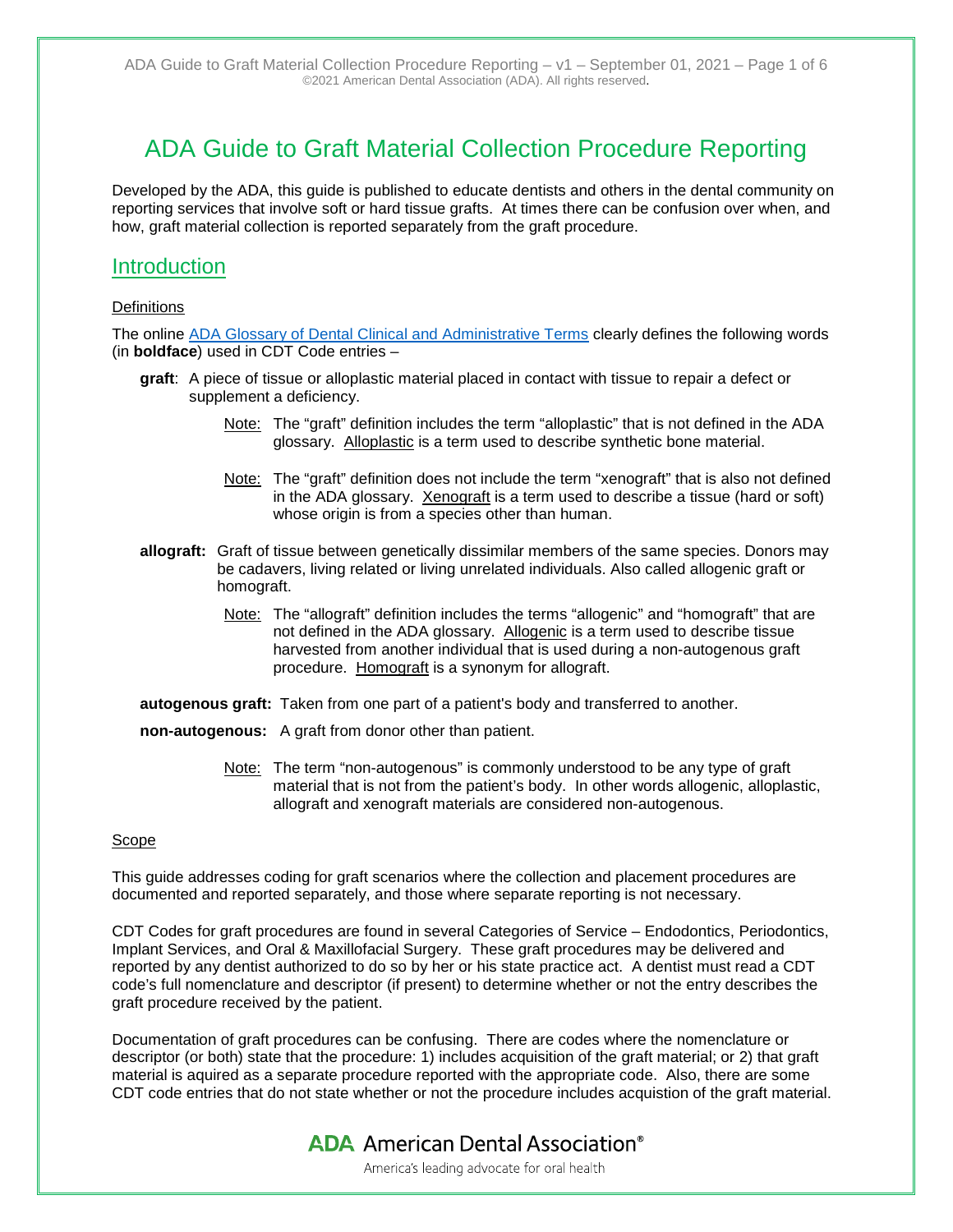Adding to the confusion is that dental benefit plans and insurance companies have policies that state there is no separate reimbursement for material acquistion – even when the dentist properly reports separate material collection and placement procedures.

## Procedures Where Material Acquisition and Graft Placement Are Separate

There are three CDT Code entries that are in this grouping, and they illustrate a CDT Code gap when it comes to material acquisition.

#### Graft Procedures Not Including Obtaining Graft Material

There are two CDT codes that explicitely state the procedure does not include harvesting, or collecting, the graft material (see highlighted descriptor text).

#### **D7953 bone replacement graft for ridge preservation – per site**

Graft is placed in an extraction site or implant removal site at the time of the extraction or removal to preserve ridge integrity (e.g., clinically indicated in preparation for implant reconstruction or where alveolar contour is critical to planned prosthetic reconstruction). Does not include obtaining graft material. Membrane, if used should be reported separately.

#### **D7955 repair of maxillofacial soft tissue and/or hard tissue defect**

Reconstruction of surgical, traumatic, or congenital defects of the facial bones, including the mandible, may utilize graft materials in conjunction with soft tissue procedures to repair and restore the facial bones to form and function. This does not include obtaining the graft and these procedures may require multiple surgical approaches. This procedure does not include edentulous maxilla and mandibular reconstructions for prosthetic considerations.

Though not expressly stated the graft materal used in either of the above procedures could be: a) autogenous (from the patient); or b) non-autogenous, which includes alloplastic ("synthetic" bone) or xenograft (tissue from another species) materials.

#### Graft Material Collection Only Procedure Code

There is only one CDT Code entry specifically for reporting acquisition of material used in a separate graft procedure. It is reported only when hard tissue (i.e., bone) is collected from the patient who is also to receive the separate bone graft procedure

#### **D7295 harvest of bone for use in autogenous grafting procedure**

Reported in addition to those autogenous graft placement procedures that do not include harvesting of bone.

#### The CDT Code Gaps

The harvesting procedure reported with D7295 applies only when hard tissue (bone) is harvested from the patient who will then receive the graft material in another location on her or his body. Therefore there are no separate CDT codes to report procedures for obtaining:

- non-autogenous hard tissue,
- soft tissue of either type (autogenous and non-autogenous),
- material from a bottle, vacuum pack or other type of container (xenograft or alloplastic).

If these procedures are ever performed, then the documentation gaps may be addressed by reporting an 'unspecified procedure, by report' code, commonly referred to as a "999" code. A dentist's selection of

> **ADA** American Dental Association<sup>®</sup> America's leading advocate for oral health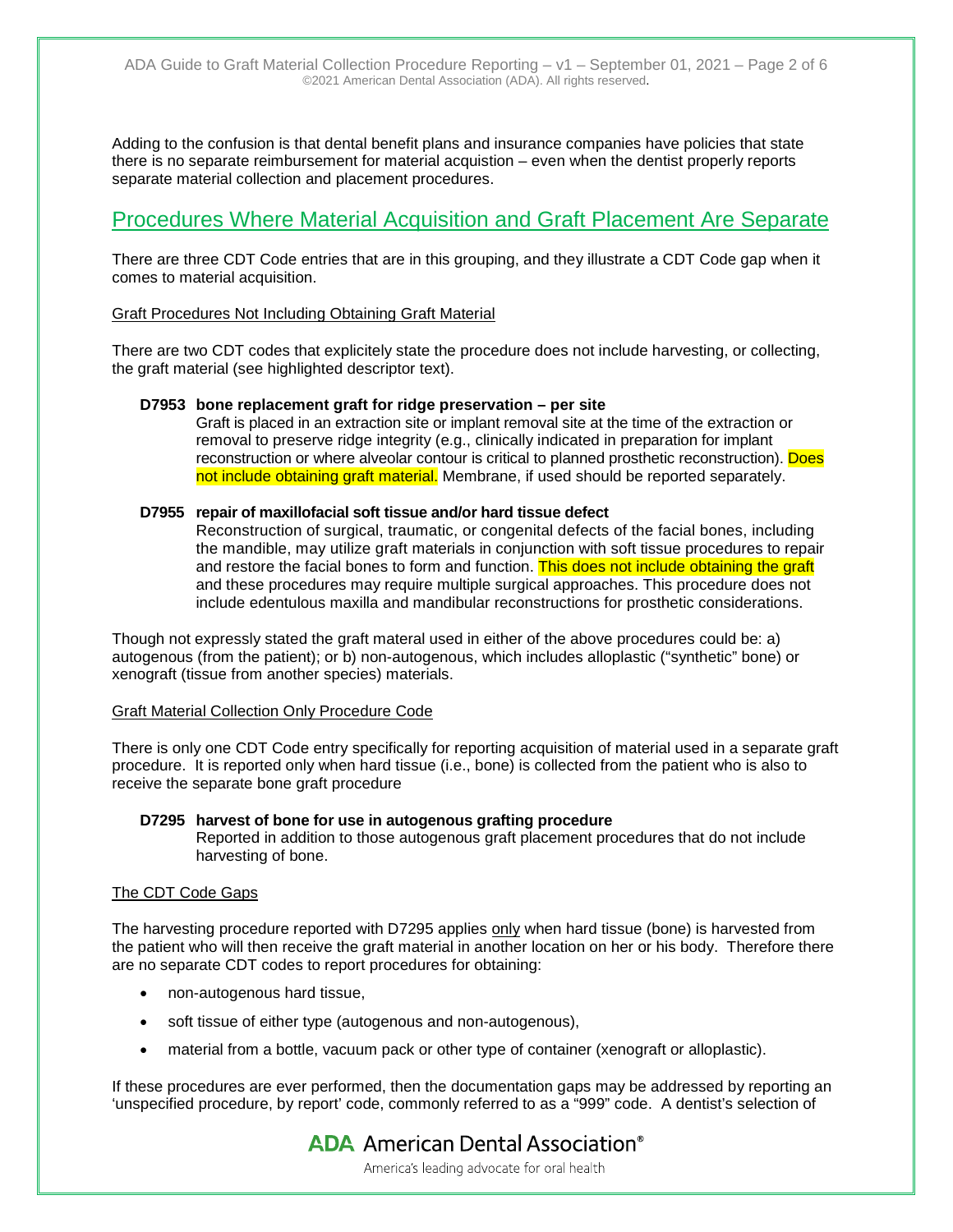the "999" code could depend on the clinical situation that prompted the graft delivery – Endodontics, Periodontics, Implant Services, Oral and Maxillofacial Surgery. Another option is "D9999 unspecified adjunctive procedure, by report" if perferred by the dentist. No matter which "999" code is selected the dentist must write a clear and robust narrative report for inclusion in the patient's dental record and on any claim submission.

### What About Graft Procedures That Include Material Acquisition?

There are 13 CDT codes for procedures where the nomenclature or descriptor state that acquisition of the graft material is included and therefore not be reported as a separate procedure – at least on a claim; and another seven that do not address (i.e., are silent) on whether or not there are separate collection and placement procedures. It is, however, appropriate and prudent to ensure that the patient's dental record includes unambiguous information on the type of graft material acquired and placed.

Graft Procedures That Include Graft Material Acquistion – In General Terms

- **D4277 free soft tissue graft procedure (including recipient and donor surgical sites) first tooth, implant, or edentulous tooth position in graft**
	- **D4278 free soft tissue graft procedure (including recipient and donor surgical sites) each additional contiguous tooth, implant, or edentulous tooth position in same graft site**
- **D7943 osteotomy – mandibular rami with bone graft; includes obtaining the graft**
- **D7951 sinus augmentation with bone or bone substitues via a lateral open approach** The augmentation of the sinus to increase alveolar height for reconstruction of edentulous portions of the maxilla. This procedure is performed via a lateral open approach. It includes obtaining the bone or bone substitutes. Placement of a barrier membrane if used should be reported separately.
	- **D7952 sinus augmentation via a vertical approach** The augmentation of the sinus to increase alveolar height by vertical access through the ridge crest by raising the floor of the sinus and grafting as necessary. This includes obtaining the bone or bone substitutes.

Graft Procedures That Including A Specific Type Of Graft Material Acquisition

- **D3428 bone graft in conjunction with periradicular surgery – per tooth single site** Includes non-autogenous graft material.
	- **D3429 bone graft in conjunction with periradicular surgery – each additional contiguous tooth in the same surgical site** Includes non-autogenous graft material.
- **D4273 autogenous connective tissue graft procedure (including donor and recipient surgical sites) first tooth, implant or edentulous tooth position in graft** There are two surgical sites. The recipient site utilizes a split thickness incision, retaining the overlapping flap of gingiva and/or mucosa. The connective tissue is dissected from a separate donor site leaving an epithelialized flap for closure.
	- **D4283 autogenous connective tissue graft procedure (including donor and recipient surgical sites) – each additional contiguous tooth, implant or edentulous tooth position in same graft site**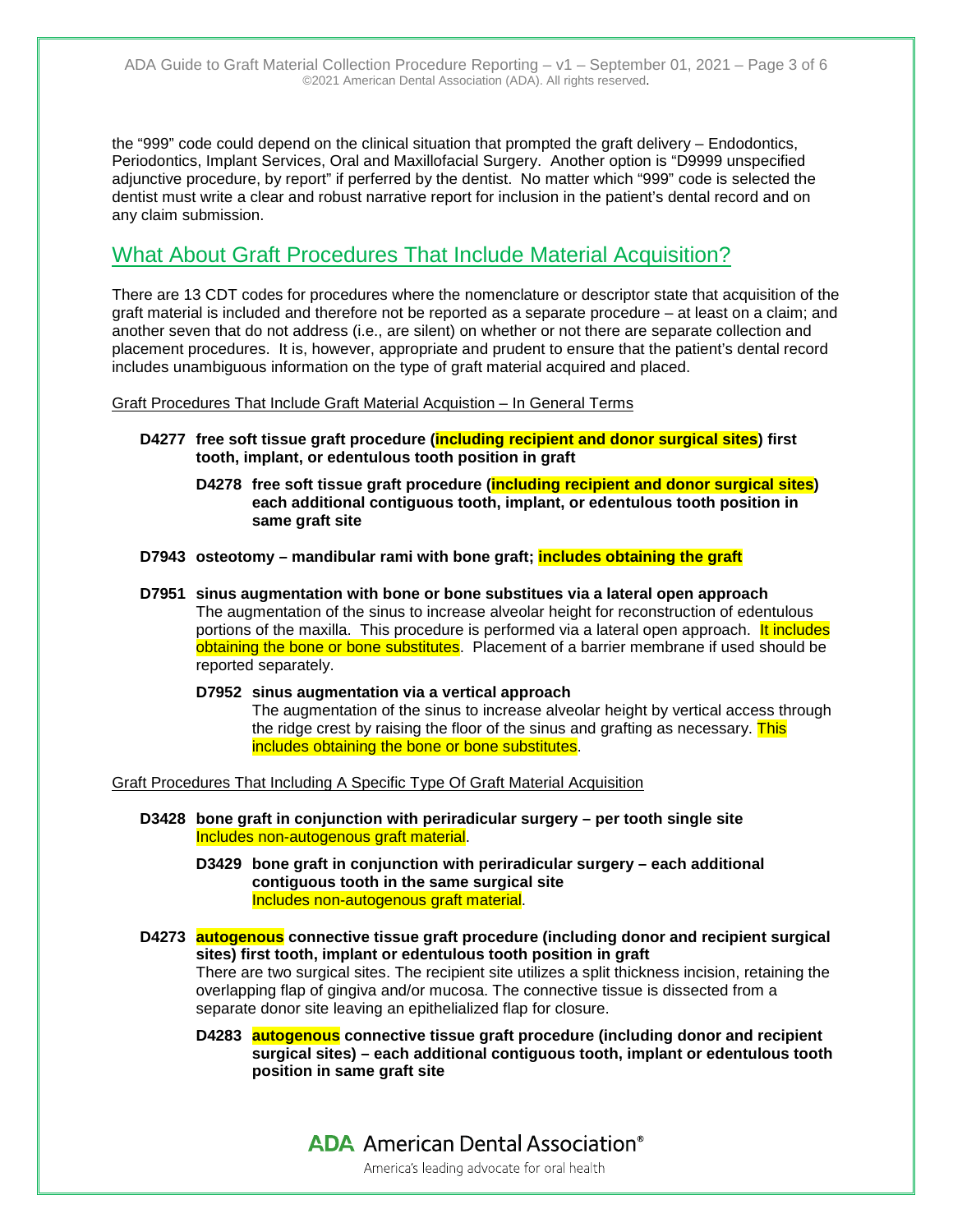**D4275 non-autogenous connective tissue graft (including recipient site and donor material) first tooth, implant, or edentulous tooth position in graft**

There is only a recipient surgical site utilizing split thickness incision, retaining the overlaying flap of gingiva and/or mucosa. A donor surgical site is not present.

**D4285 non-autogenous connective tissue graft procedure (including recipient surgical site and donor material) – each additional contiguous tooth, implant or edentulous tooth position in same graft site**

- **D7949 LeFort II or LeFort III – with bone graft** Includes obtaining autografts.
- **D7950 osseous, osteoperiosteal, or cartilage graft of the mandible or maxilla – autogenous or nonautogenous, by report**

This procedure is for ridge augmentation or reconstruction to increase height, width and/or volume of residual alveolar ridge. It includes obtaining graft material. Placement of a barrier membrane, if used, should be reported separately.

#### **D7995 synthetic graft – mandible or facial bones, by report** Includes allogenic material.

Note: There is a inconsistency in words used in this CDT code's nomenclature ("synthetic") and the descriptor ("allogenic"). The condundrum arises as "synthetic" is not defined in the ADA glossary and this CDT code has been unchanged since its original inclusion in CDT-2, a version effective on January 1, 1995. Resolution is being pursued via the CDT Code maintenance process.

#### Graft Procedures That Are Silent Concerning Separate Collection of the Graft Material

#### **D4263 bone replacement graft – retained natural tooth – first site in quadrant**

This procedure involves the use of grafts to stimulate periodontal regeneration when the disease process has led to a deformity of the bone. This procedure does not include flap entry and closure, wound debridement, osseous contouring, or the placement of biologic materials to aid in osseous tissue regeneration or barrier membranes. Other separate procedures delivered concurrently are documented with their own codes. Not to be reported for an edentulous space or an extraction site.

#### **D4264 bone replacement graft – retained natural tooth – each additional site in quadrant**

Note: The descriptors for D4263 and D4264 are identical, and the sentence "This procedure does not include...placement of biological materials...." requires additional clarification. Biologic materials includes Platelet Rich Plasma (PRP) for which "D7922 collection and application of autologous blood concentrate product" documents this separate procedure.

#### **D4270 pedicle soft tissue graft procedure**

A pedicle flap of gingiva can be raised from an edentulous ridge, adjacent teeth, or from the existing gingiva on the tooth and moved laterally or coronally to replace alveolar mucosa as marginal tissue. The procedure can be used to cover an exposed root or to eliminate a gingival defect if the root is not too prominent in the arch.

#### **D4276 combined connective tissue and pedicle graft, per tooth**

Advanced gingival recession often cannot be corrected with a single procedure. Combined tissue grafting procedures are needed to achieve the desired outcome.

> **ADA** American Dental Association<sup>®</sup> America's leading advocate for oral health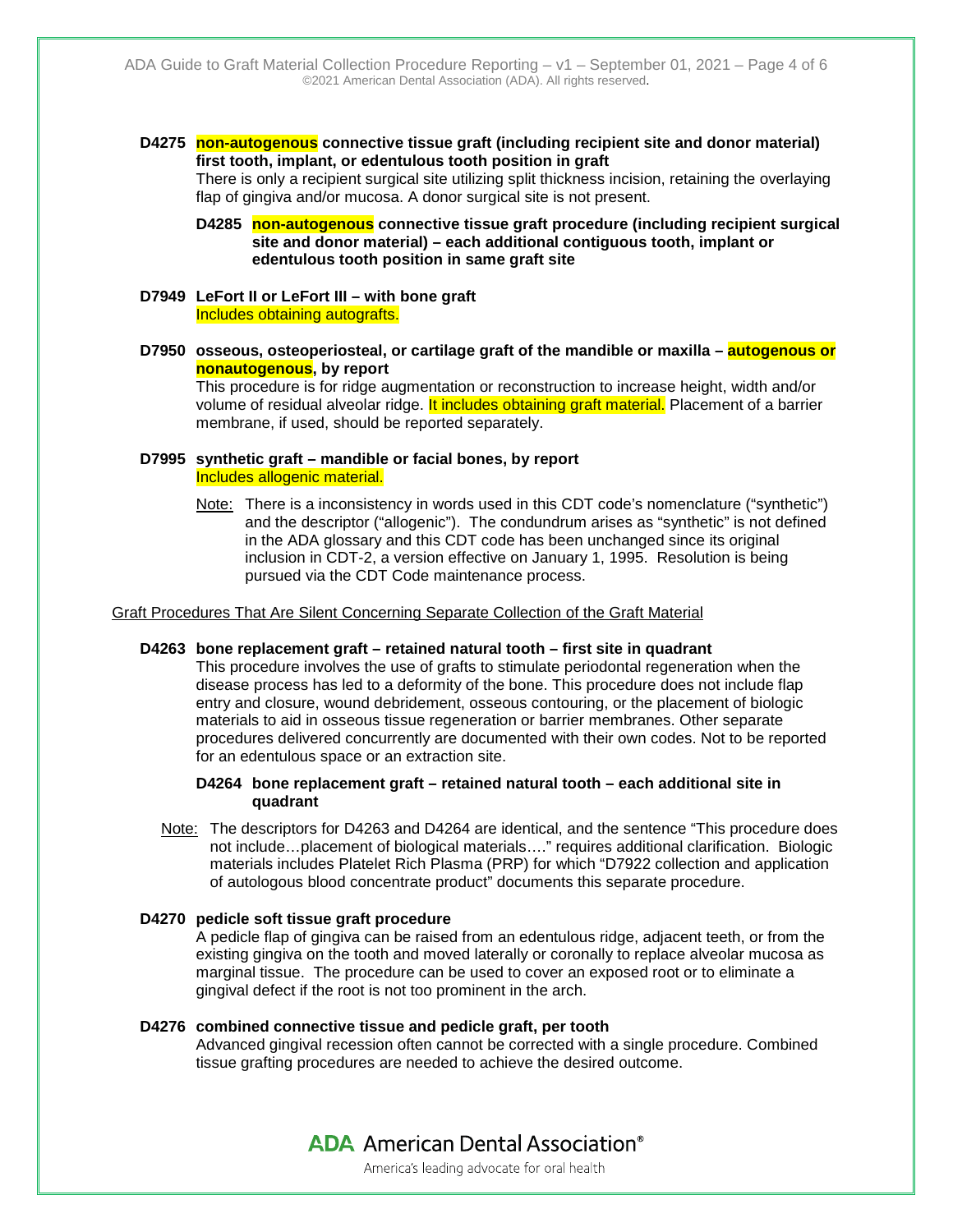- **D6103 bone graft for repair of peri-implant defect – does not include flap entry and closure** Placement of a barrier membrane or biologic materials to aid in osseous regeneration, are reported separately.
- **D6104 bone graft at time of implant placement**  Placement of a barrier membrane, or biologic materials to aid in osseous regeneration are reported separately.

#### **D7920 skin graft (identify defect covered, location and type of graft)**

### Questions and Answers

1) What is the difference between autogenous and non-autogenous graft material?

These terms are used to differentiate the source of hard or soft tissue used in the graft procedure. An autogenous graft means the tissue is harvested from the person who is also undergoing the graft procedure. A non-autogenous means the tissue is not obtained from the person who is undergoing the graft procedure.

2) How would I document use of non-autogenous or synthetic soft or hard tissue graft material (e.g., AlloDerm®, Fibro-Gide®, Oracell®; "bone out of a bottle" products such as Bio-Oss® or OSSIF-i sem™ )?

Documenting use of a specific product in the delivery of a grafting procedure is by written narrative in the patient's dental record. There is no CDT code that identifies a specific product as selection of the material is the dentist's clinical decision; decision-making is not a dental procedure.

3) D3428 (and D3429) bone graft procedures indicate that non-autogenous graft material acquistion is included – but what if autogenous material is to be the graft; what code is used to report that acquisition procedure?

The available code to document collection of autogenous material is an 'unspecified procedure, by report' code, commonly referred to as a "999" code. A dentist may select 's selection of the "999" code could depend on the clinical situation that prompted the graft delivery  $-$ Endodontics, Periodontics, Implant Services, Oral and Maxillofacial Surgery. Another option is "D9999 unspecified adjunctive procedure, by report" if perferred by the dentist. No matter which "999" code is selected the dentist must write a clear and robust narrative report for inclusion in the patient's dental record and on any claim submission.

4) There are codes where the nomenclature or descriptor state that the procedure includes acquistion of autogenous or non-autogenous graft material (e.g., D3428, D4275, D7949). What procedure code is reported when the dentist decides to deliver the procedure with another type of material (e.g., alloplastic, xenograft)?

As noted in the answer to Q 3 above, when there is no specific CDT Code that describes the procedure delivered it is appropriate to use a 'Dx999 'unspecified…procedure, by report' code. The dentist decides which "999" code is most appropriate to, in this case, document the harvesting of alloplastic or xenograft material.. No matter which "999" code is selected the dentist must write a clear and robust narrative report for inclusion in the patient's dental record and on any claim submission.

> **ADA** American Dental Association<sup>®</sup> America's leading advocate for oral health